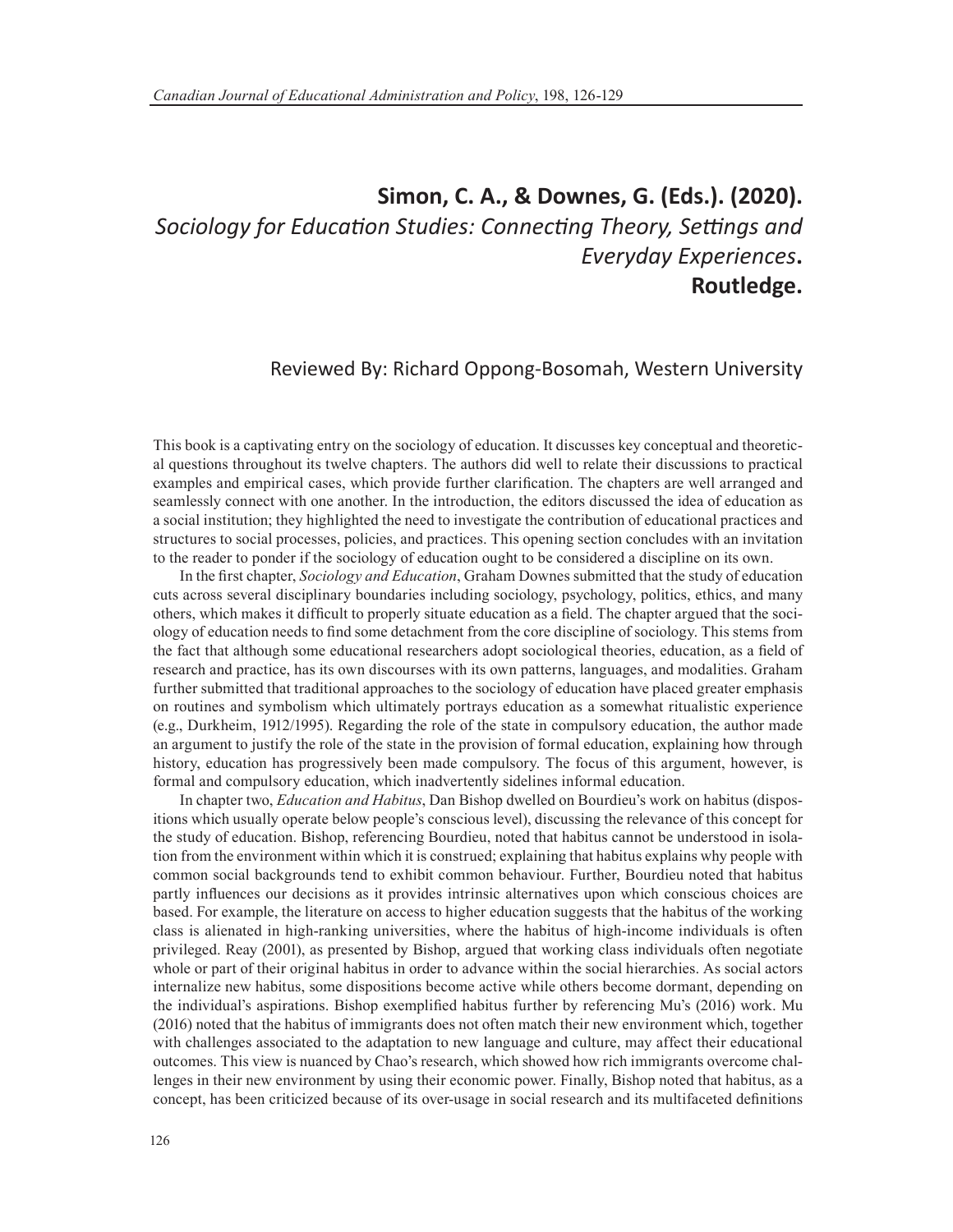in the literature.

Graham Downes started chapter three, titled *Education as Hegemonic Structure,* with a basic definition of hegemony: the use of power to orient or compel others to desire what one wants. This initial concept is however, criticized for its simplicity and its failure to acknowledge the many facets that hegemony has in the complex structure of society. Dwelling on Poulantzas (Poulantzas & Martin, 2008) ideas, the chapter analyzes how educational policy fits as a part of a hegemonic system of state control. Poulantzas explained that state/society is complex and essentially comprises class relations between the dominant middle-class capitalist and the subordinate working class, which Marx (in Wallerstein, 1988) described as the political struggle between the bourgeoisie and the proletariat. The chapter argues that the state models hegemonic structures, and that educational policy usually reflects these structures as policies tend to reflect the interests of those already in power.

In chapter four, *Spaces of Invisibility and Marginalisation in Schools,* Martin Levinson explained how schools reflect and reproduce the predominant socio-economic structures in society. This is exemplified by Baker et al. (2017) who, using cases from the USA, highlight the spatial discrimination created by the unequal access to school resources. In most jurisdictions in the USA, schools are funded from local taxes, which create inherent educational disparities between districts with rich tax bases and poor tax bases. These disparities go beyond socio-economic disparities and span across other considerations. Indeed, spaces in classrooms tend to conform to social hierarchies usually dictated by factors like gender, race, ability, sexual orientation, and age. School children tend to have a less restrictive environment at home, but at school, the environment tends to be more constricting, becoming even more constrained at the high school levels. In this chapter, Levinson reviewed a series of studies where students described their school environment as restrictive. Unknown to staff and as a reaction to the constraints placed upon them, the students created invisible zones of comfort and identity in schools. One aspect that could be further explored is the relation between psychosocial factors and the spatial dynamics of the school. This point was not developed in much detail in this chapter.

In Chapter five, *Morality, Education, and Social Ordering*, Catherine A. Simon characterized morality as the social agents' conception of what is good or bad. Stemming from the fact that schools are social institutions, they help to shape the individual's moral outlook. Morality tends to inform social and individual action, that is, internalized moral principles guide social behaviour. The author pointed out that, the most conversations on morality in sociology have been informed by the Weberian and Durkheimian paradigms. These refer to, on the one hand, the socially constructed meanings/interpretations of moral actions by people, and, on the other, the moral truths produced by the social interactions between social actors. The author explained that morality has been reinterpreted under neoliberal ideals, placing greater value on individual action and responsibility in detriment of collective action. Neoliberalism has created a structure of moral objectivity centered on individual values, including responsibility, self-reliance, and opportunism. This structure has been adopted by school systems through policies and practices, which ultimately replicates and legitimizes the status quo.

In *Turning 'Intersectionality' on its Head as we Navigate our Journeys Through Difficult Dialogue,*  (Chapter six), Victoria Showunmi introduced key themes in Critical Race Theory (CRT), White Studies, and Intersectionality, using a case study focused on the experiences of the daughters of a Black mother who was adopted by a rich White family in the UK. The chapter notes that, CRT identifies racism, social class discrimination, oppression, and White supremacy as central structural components of contemporary societies. White studies investigate the privileges associated to White people as well as the perpetuation and consequences of racial advantage. Intersectionality looks at the interconnections between different forms of discrimination, such as racism, classism, ableism, sexism, and misogyny, and how they intersect to define people's identity. The author exemplified these themes using a series of narratives that demonstrate how race, class, and privilege shape the experience of racialized individuals. The chapter touches on the issue of identity, particularly for Black children raised in predominantly White communities, or who have mixed parents, a phenomenon that invites further research.

In chapter seven, *The Ever-Present Discourses in Education: Discourse and Educational Change,* Jessie A. Bustillos Morales dwelled on the application of the notion of discourse to the study of education. Bustillos Morales defined discourse as "much more than language or narrative, it is more than words and what can be said about something; it is rather more about how those possible statements create and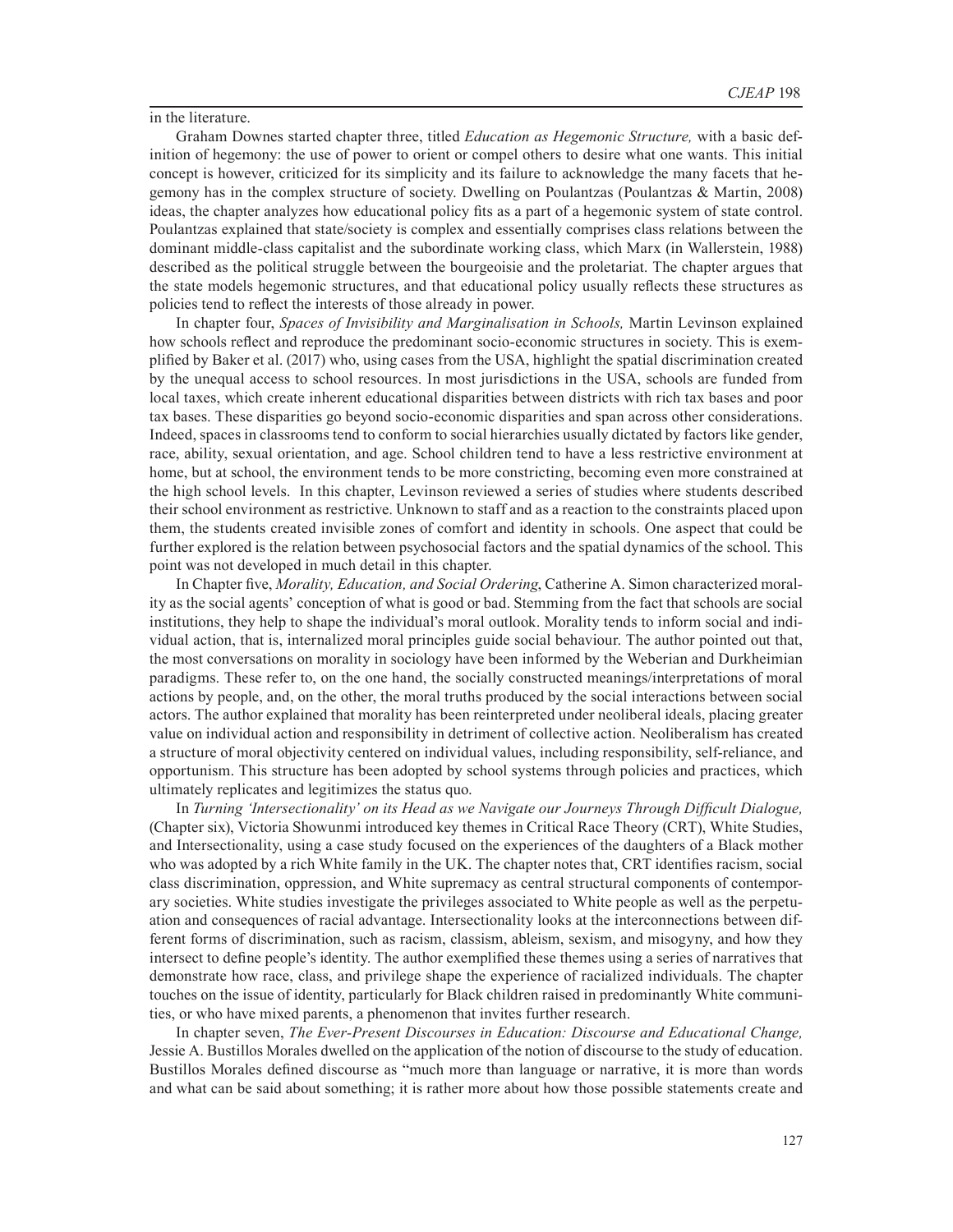## Oppong-Bosomah

maintain meaning and purpose" (p. 69). The chapter explains how discourses deep-seated in the needs of the industrial revolution informed the emergence of mass education. The education of the poor was shaped by the demands of industry as opposed to the goal of individual growth and self-development. The children were technically regarded as raw materials for industry and were supposed to receive the basic skills for working in factories. Today, neoliberal policies continue to influence education through the prioritization of economic imperatives over the needs of groups and individuals.

In chapter eight, *A Global Political Economy of Education: The Origins*, Joe Gazdula traced the historical development of global education and the intrusion of market forces in global education. Various shifts, including Neoliberalism and Modernization have influenced education worldwide within the context of the political economy. The chapter explains that a shift to a sustained interest in the marginal utility of consumption revolutionized economies around the end of the 19th century. This led to a focus on individualistic values as opposed to collective ones. In England, policy initiatives to level the playing field were not enough to stop the upper class from seizing the best educational opportunities for themselves. In the  $20<sup>th</sup>$  century however, Keynesian socially informed reforms, as well as approaches to education based on institutionalism, gained prominence as a result of successive market failures. In contrast to institutionalism and neoliberalism, neo-Marxist approaches propose a shift in focus towards social and emancipatory goals in education; a move that would reduce the influence of the market in the provision of schooling. The chapter also reviews Becker's (1994) Human Capital Theory, according to which education adds value to the economy by increasing the value of the outcomes of labour. Finally, Dependency theory posits that developed countries manipulate the trade of primary goods originating from developing countries, maintaining a systemic reliance on the Global North. Education systems play a pivotal role in maintaining the status quo by influencing curriculum reforms in developing countries that discourage creativity and eschew advanced skills. The chapter concludes with a review of recent reforms in the UK, showing how the economic efficiency imperative has become the dominant force in education policy.

In chapter nine, *The Global Political Economy of Education in the Twenty-First Century,* Joe Gazdulas explained how the economic downturns of the 1970s led to the resurgence of neoliberal approaches to education. Neoliberals advocated for a reduction of the state's intervention in education, parental choice, competition, privatization, and austerity as key mechanisms in education reform. As a consequence of the introduction of these ideas in education governance, the private sector gained participation in the education sector weakening the role of public institutions. The chapter situates the analyses in the UK and US, where various reforms led to public-private partnerships and other initiatives that enhanced the private sector's involvement in education.

In chapter ten, *Rethinking 'International Perspective' in Education Studies: 'Knowing' Education in the Global Era,* Tingting Yuan discussed globalization, interdependence, and international cooperation as trends that shape education worldwide. With increasing globalization, education needs to be analyzed in terms of state cooperation, interdependence, integration, technology transfer, cross-cultural understanding, and global convergence. The chapter presents various examples of globalization in education, explaining the components of a global agenda in education, including the role of multilateral organizations like the United Nations Educational, Scientific and Cultural Organization (UNESCO) and the Organization for Economic Co-operation and Development (OECD) as well as the impact of global policy frameworks, such as the Millennium Development Goals, the Sustainable Development Goals, and Education for All. The chapter calls for more research on the power relations and imbalances in the definition of the global education agenda.

In chapter eleven, *Education, Urbanisation, and the Case of 'the Child in the City'* David Blundell, discussed the research on urbanization and childhood. He highlighted the role of educational institutions in responding to the social realities of children living in cities. Post-colonial and critical scholars have contended that the literature on childhood has traditionally focused on westernized images of children, leaving a vacuum in our understanding of the lives of children in ordinary cities, namely, urban centres that do not conform to the image of large, global, and influential cities, as well as cities in the global south.

In chapter 12, *Enacting the International Vision of Inclusive Education: A UK Case Study of Profound and Multiple Learning Difficulties* Ben Simmons made a case for inclusive education, reminding us that inclusive education has been positioned as a human right. Inclusive education promotes partici